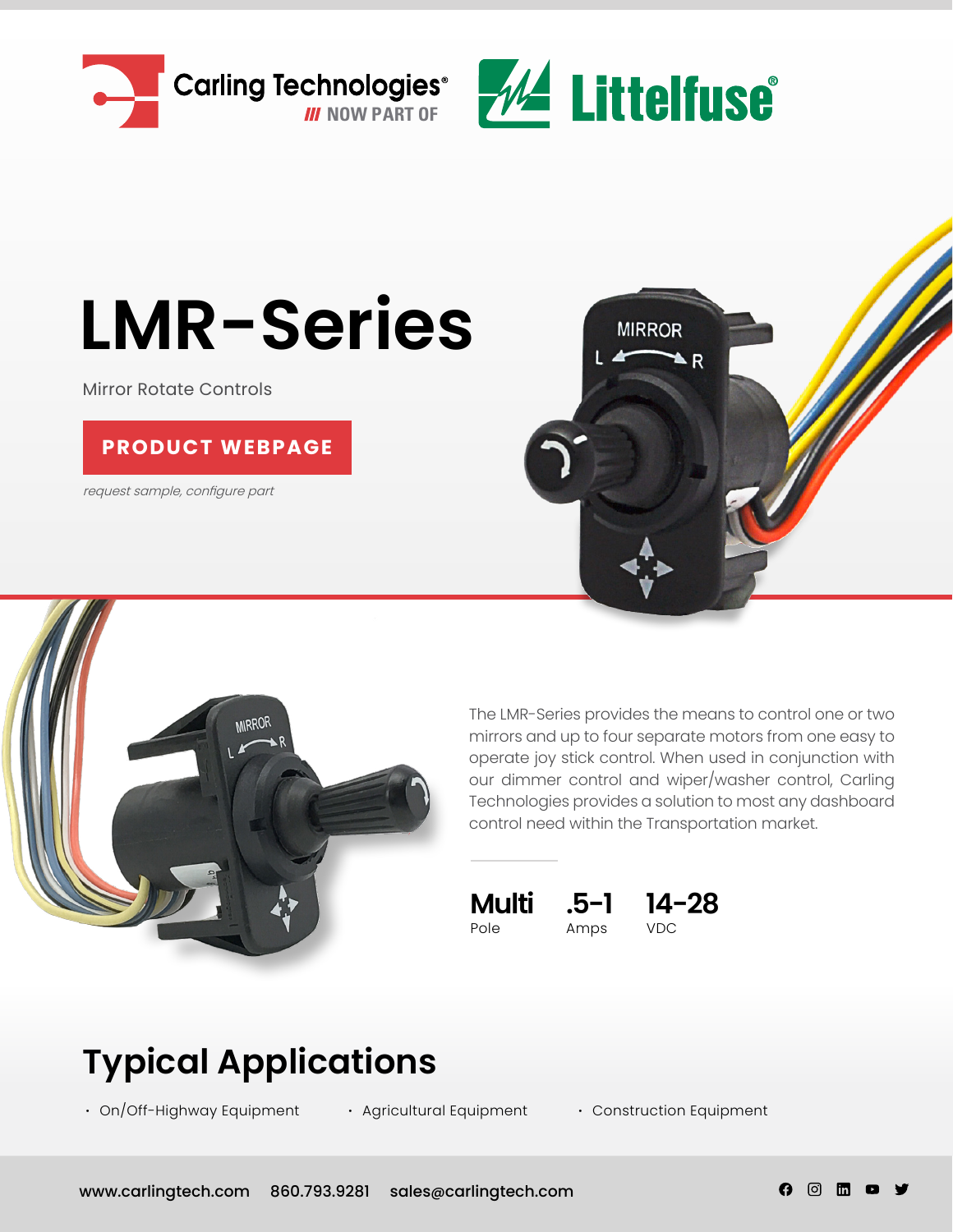# **Tech Specs**

### **Actuator**

4 axis joy stick style

### **Electrical**

1A 14V; .5A 28V

## **Sealing**

Internal boot and potted wire leads protect critical component from dust and moisture

# **Ordering Scheme**

Sample<br>Part Number





Selection 1 2 3

**LMR** 2 position (left, right), 4 axis (N,S,E,W) with wire leads

#### **2. ACTUATOR /BRACKET COLOR**

LMR

**01** Black

# **Termination 1**

9" wire leads with Delphi-Packard connector #12047886 3

# **Mechanism**

Sliding contacts in conjunction with a circuit board

Notes: 1 Compatible with Delphi-Packard #12045688. Delphi-Packard is a registered trademark of Delphi-Packard Electrical Systems, Warren, Ohio.

#### **1. SERIES 3. LEGEND**

- 
- **Z** no legend<br> **1** 2 arrows s<sup>1</sup><br> **2** 4 arrows s<sup>1</sup> **<sup>1</sup>** 2 arrows symbol (left, right) **<sup>2</sup>** 4 arrows symbol (front, back and left, right)

#### Notes:

1 All legends are imprinted in white. All product supplied with Mirror L & R legend on top of bracket and detent and directional legend on actuator.

 **[Configure Complete Part Number >](https://cfgwebprd.carlingtech.com/CI/series/BC)**

# **Dimensional Specs**

inches [millimeters]